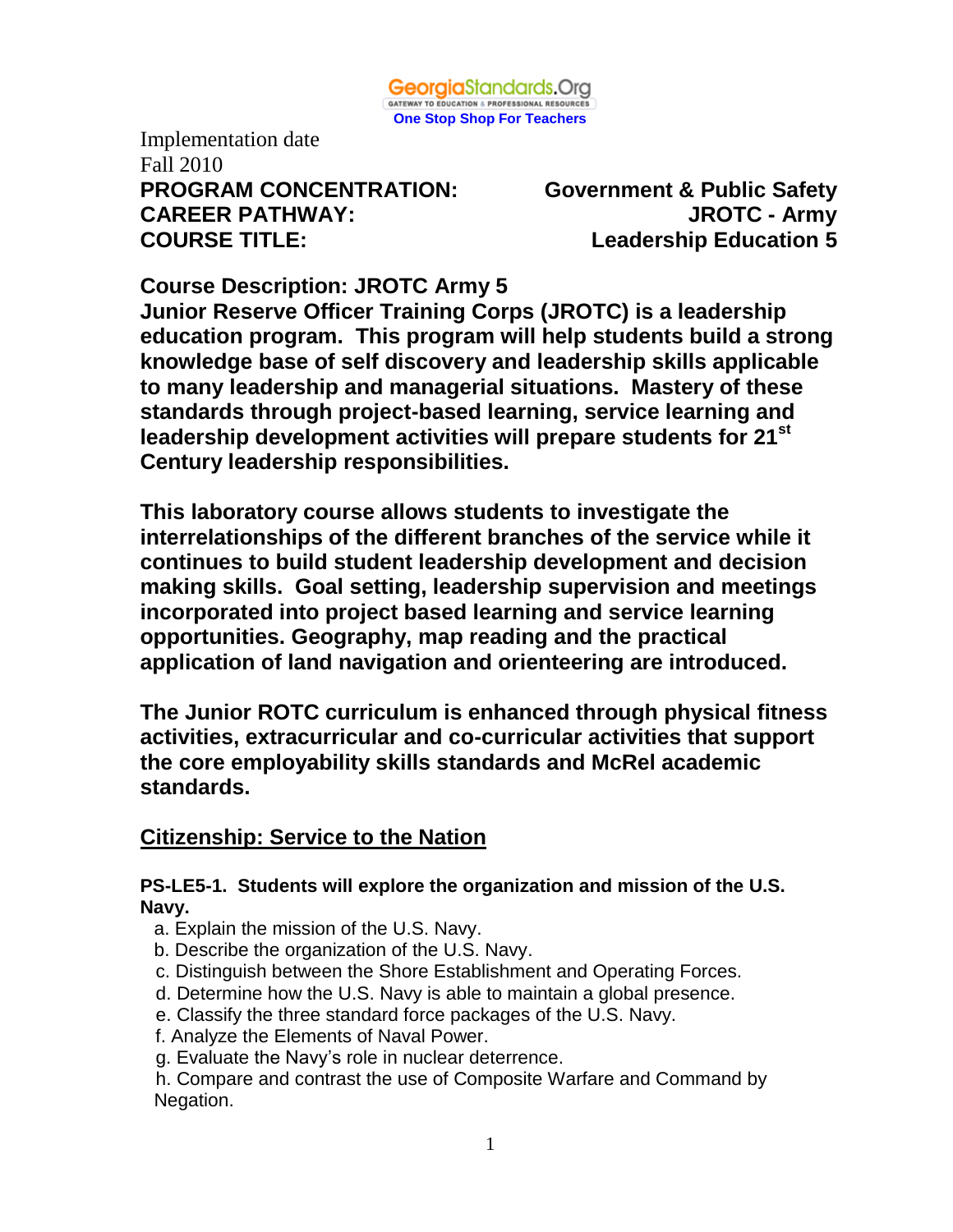

Fall 2010

i. Define key words: Battle Space, Command by Negation, Forward from the Sea, Numbered Fleets, Officer in Tactical Command, Operating Forces, Principle Warfare Commanders, Shore Establishment, Task Force, Underway Replacement.

#### **PS-LE5-2. Students will explore the organization and mission of the U.S. Air Force.**

- a. Explain the mission of the U.S. Air Force.
- b. Describe the organization of the U.S. Air Force
- c. Evaluate the purpose of Strategic Attack.
- d. Distinguish between Numbered Air Forces and Air Expeditionary Forces.
- e. Distinguish between Counter land and Counter sea missions.
- f. Classify U.S. Air Force space missions.
- g. Evaluate the Air Force's role in nuclear deterrence.

 h. Define key words: Air Expeditionary Force, Air Expeditionary Wing, Air Superiority, Air Wing, Counterland, Countersea, Numbered Air Force, Strategic Attack, Strategic Triad.

# **PS-LE5-3. Students will explore the organization and mission of the U.S. Marine Corps**

- a. Explain the mission of the U.S. Marine Corps.
- b. Describe the organization of the U.S. Marine Corps.
- c. Identify the Marine Corps Element of Combat Power..
- d. Compare and contrast the two operational specialties of the U.S. Marines.

 e .Define key words: Marine Air Ground Task Force, Marine Expeditionary Unit, Marine Expeditionary Brigade, Marine Expeditionary Force, Noncombatant Evacuation Operation, Vertical Envelopment, Operational Maneuver from the Sea.

# **PS-LE5-4. Students will explore the organization and mission of the U.S. Coast Guard and Merchant Marine**

- a. Describe the organization of the U.S. Coast Guard.
- b. Classify the five major missions of the U.S. Coast Guard.
- c. Evaluate how the Coast Guard is unique among the uniform services.
- d. Explain the composition of the U.S. Merchant Marine.
- e .Compare and contrast the role of the Merchant Marine in peacetime and war.
- f. Define key words: Commerce, Cutter, Ecosystem, Flagged, Intermodel, Logistic, Maritime, Operations Plan, Sealift, Strategic.

# **PS-LE5-5. Students will explore the purpose and structure of the Peace Corps.**

a. Explain the mission and goals of the Peace Corps.

b. Evaluate the backgrounds and requirements of Peace Corps volunteers.

 c. Research the types and locations of projects performed by Peace Corps volunteers.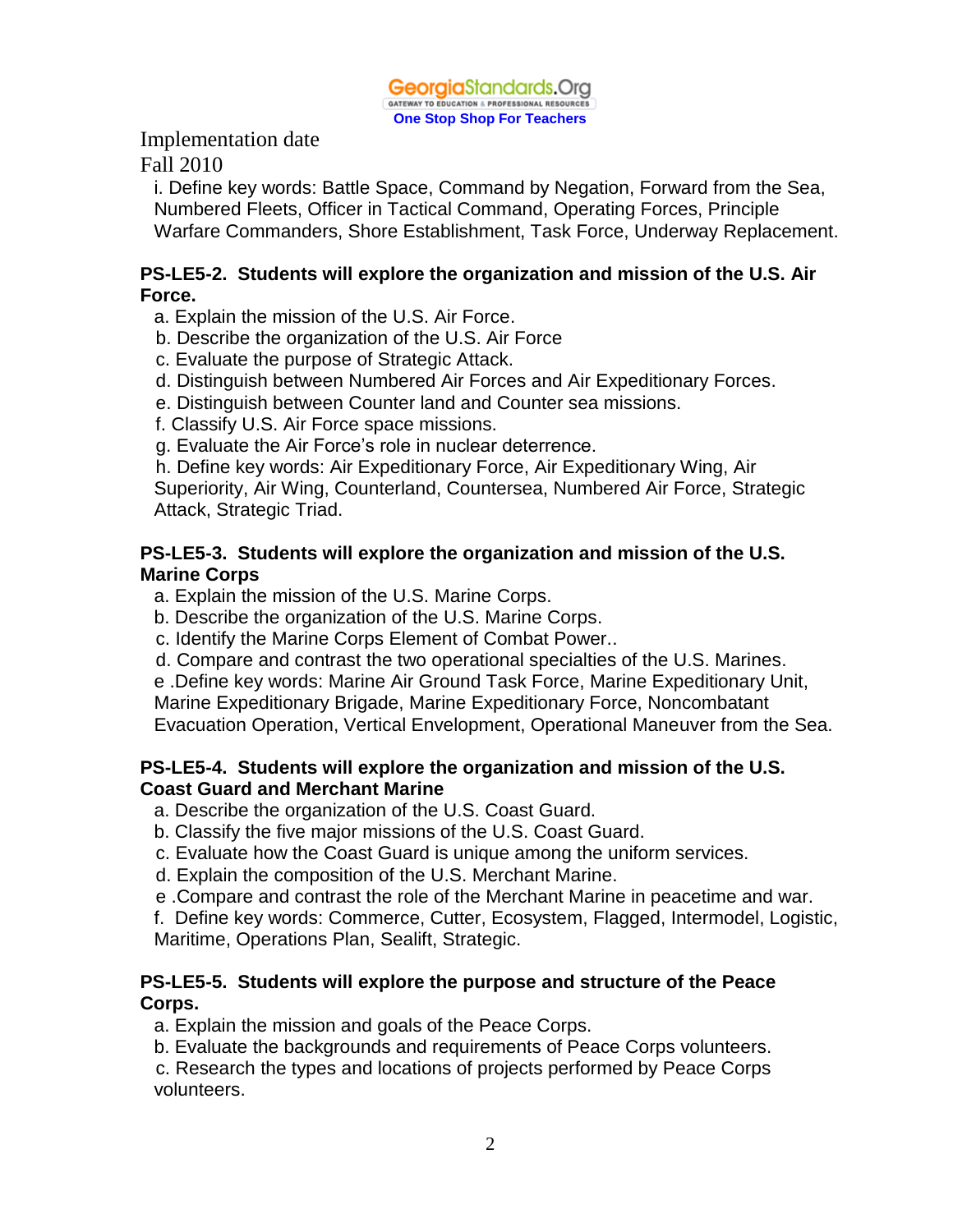

Fall 2010

- d. Assess the educational benefits available to Peace Corps volunteers.
- e. Determine how other countries benefit from the Peace Corps.
- f. Define key words: Partnership, Service-Learning, Volunteer.

# **PS-LE5-6. Students will explore the purpose and structure of AmeriCorps.**

- a. Explain the mission and goals of AmeriCorps.
- b. Sequence how AmeriCorps projects are funded.
- c. Classify groups and organizations supported by AmeriCorps.
- d. Research the types of programs sponsored by AmeriCorps.
- e. Deduce the personal and community benefits of an AmeriCorps project.
- f. Define key words: Community, Financial Grant, Nonprofit Group.

#### *Academic Standard(s):*

**SSCG12 The student will analyze the various roles played by the President of the United States including Commander-in-Chief of the Armed Forces, Chief Executive, Chief Agenda Setter, Representative of the Nation, Chief of State, Foreign Policy Leader, and Party Leader.**

**SSCG20 The student will describe the tools used to carry out United States foreign policy (diplomacy, economic, military and, humanitarian aid, treaties, sanctions, and military intervention).**

# **LEADERSHIP THEORY AND APPLICATION: Leader Development**

#### **PS-LE5-7. Students will create a plan of action to develop leadership skills through the Leadership Development program.**

- a. Evaluate the components of the Leadership Development Program.
- b. Examine leadership opportunities
- c. Categorize the five components of the Leadership Development Program

c. Define key words: Assess, Conceptual Skills, Executing, Interpersonal Skills, Technical Skills.

# **PS-LE5-8. Students will establish performance goals.**

- a. Determine the value of good goal setting for task achievement.
- b. Predict how a positive leadership role motivates others.
- c. Analyze how goal setting affects achievement and motivation.
- d. Deduce the feelings and outcomes of winning and losing.
- e. Define key words: Goals, Priority, Tangible.

# **PS-LE5-9. Students will prepare for meeting.**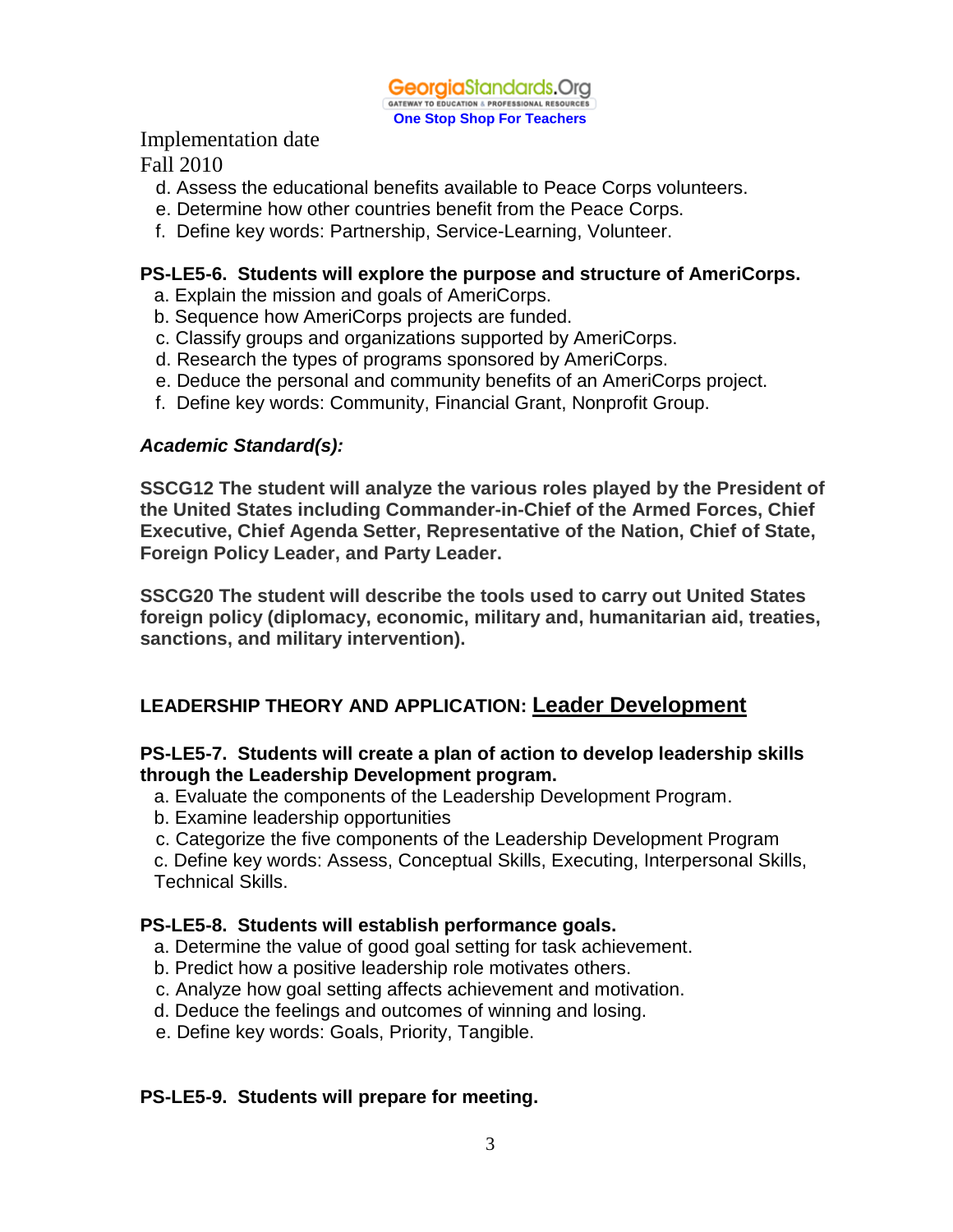

- a. Sequence the steps to plan for a meeting.
- b. Establish the general rules for leading and participating in effective meetings.
- c. Define key words: Agenda, Attendee, Conclude, Facilitate.

#### **PS-LE5-10. Students will demonstrate the components of leadership.**

- a. Appraise the role of discipline in leadership.
- b. Depict examples of effective supervisory skills.
- c. Define key words: Correction, Discipline, Motivation, Supervising, Teaching.

#### *Academic Standard(s):*

#### **SSCG15 The student will explain the functions of the departments and agencies of the federal bureaucracy.**

a. Compare and contrast the organization and responsibilities of independent regulatory agencies, government corporations, and executive agencies.

# **SSSocC3 Students will analyze social structure and interaction within society.**

d. Analyze the components, varieties, and functions of group dynamics; include such factors as group size, leadership and authority, and such processes as bystander effect and groupthink.

# **Leadership Theory and Application: Management Skills**

#### **PS-LE5-11. Students will assess personal management skills.**

- a. Interpret management principles.
- b. Compare and contrast management and leadership skills.
- c. Define key words: Management, Mandatory, Procrastinate, Resources, Visualize.

#### *Academic Standard(s):*

#### **SSCG15 The student will explain the functions of the departments and agencies of the federal bureaucracy.**

a. Compare and contrast the organization and responsibilities of independent regulatory agencies, government corporations, and executive agencies.

#### **SSSocC3 Students will analyze social structure and interaction within society.**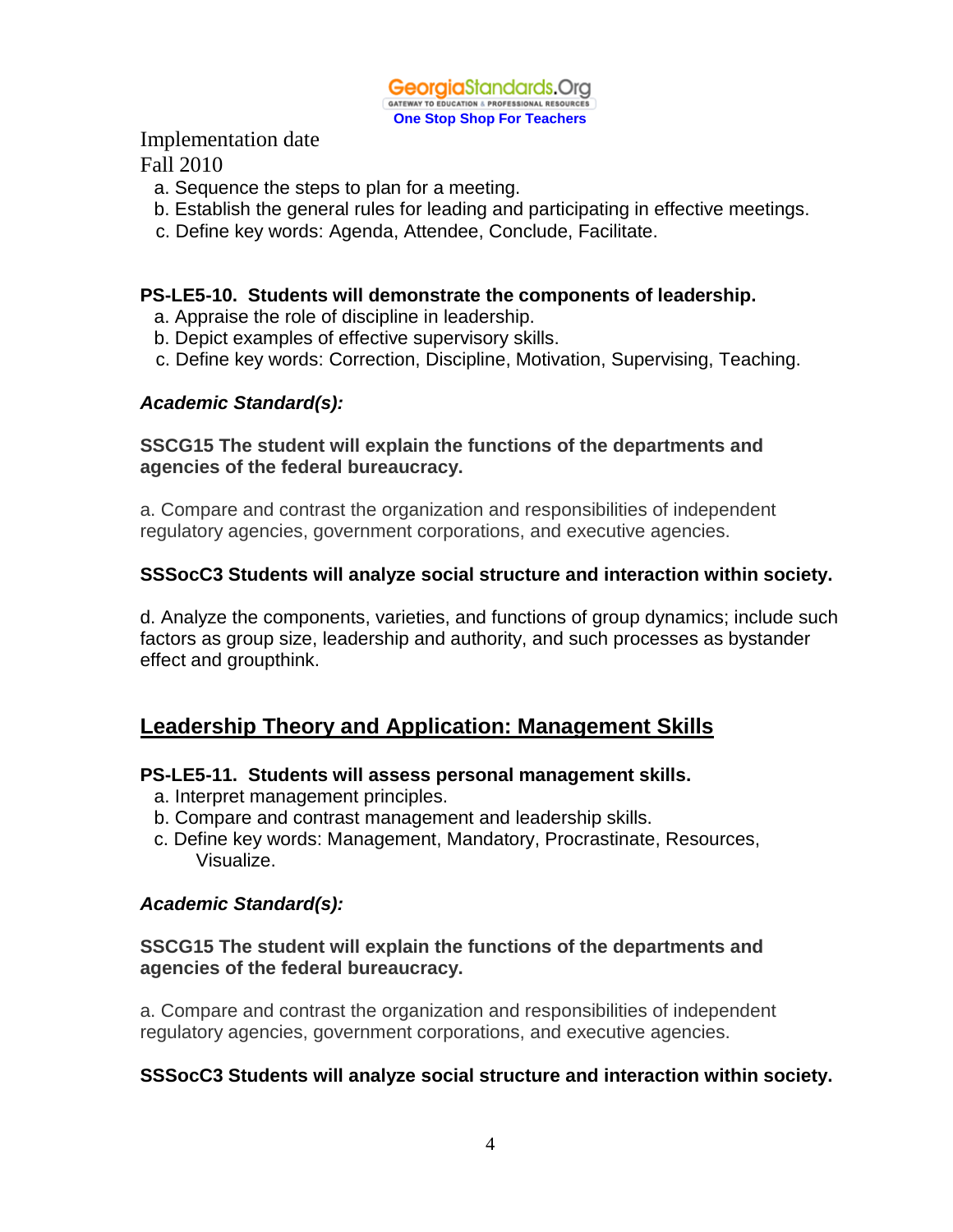

d. Analyze the components, varieties, and functions of group dynamics; include such factors as group size, leadership and authority, and such processes as bystander effect and groupthink.

# **Foundations for Success: Making a Difference with Service Learning.**

# **PS-LE5-12. Students will prepare a service learning project.**

- a. Identify the steps needed to conduct a service learning project.
- b. Identify the essential components of a service learning project.
- c. Assess the role of teamwork in completing a service learning project.
- d. Develop a service learning plan.

 e. Define key words: Experiential Learning, Exploratory Project, Field Education, Problem-based Learning, Training.

# **PS-LE5-13. Students will evaluate the effectiveness of a service learning project .**

- a. Relate the projected goal of a service learning project to the project results.
- b. Assess the role of structured reflection in extending learning.
- c. Evaluate a service learning experience using the four quadrant model.

d. Define key words: Advocacy Service, After Action Review, Analysis, Direct Service, Indirect Service, Indirect Service, Integration, Observation, Placement, Project.

# *Academic Standard(s):*

**SSCG7 The student will describe how thoughtful and effective participation in civic life is characterized by obeying the law, paying taxes, serving on a jury, participating in the political process, performing public service, registering for military duty, being informed about current issues, and respecting differing opinions**

**SCSh4 Students will use tools and instruments for observing, measuring, and manipulating scientific equipment and materials.**

- a. Develop and use systematic procedures for recording and organizing information.
- b. Use technology to produce tables and graphs.
- c. Use technology to develop, test, and revise experimental or mathematical models.

# **MM1P5. Students will represent mathematics in multiple ways.**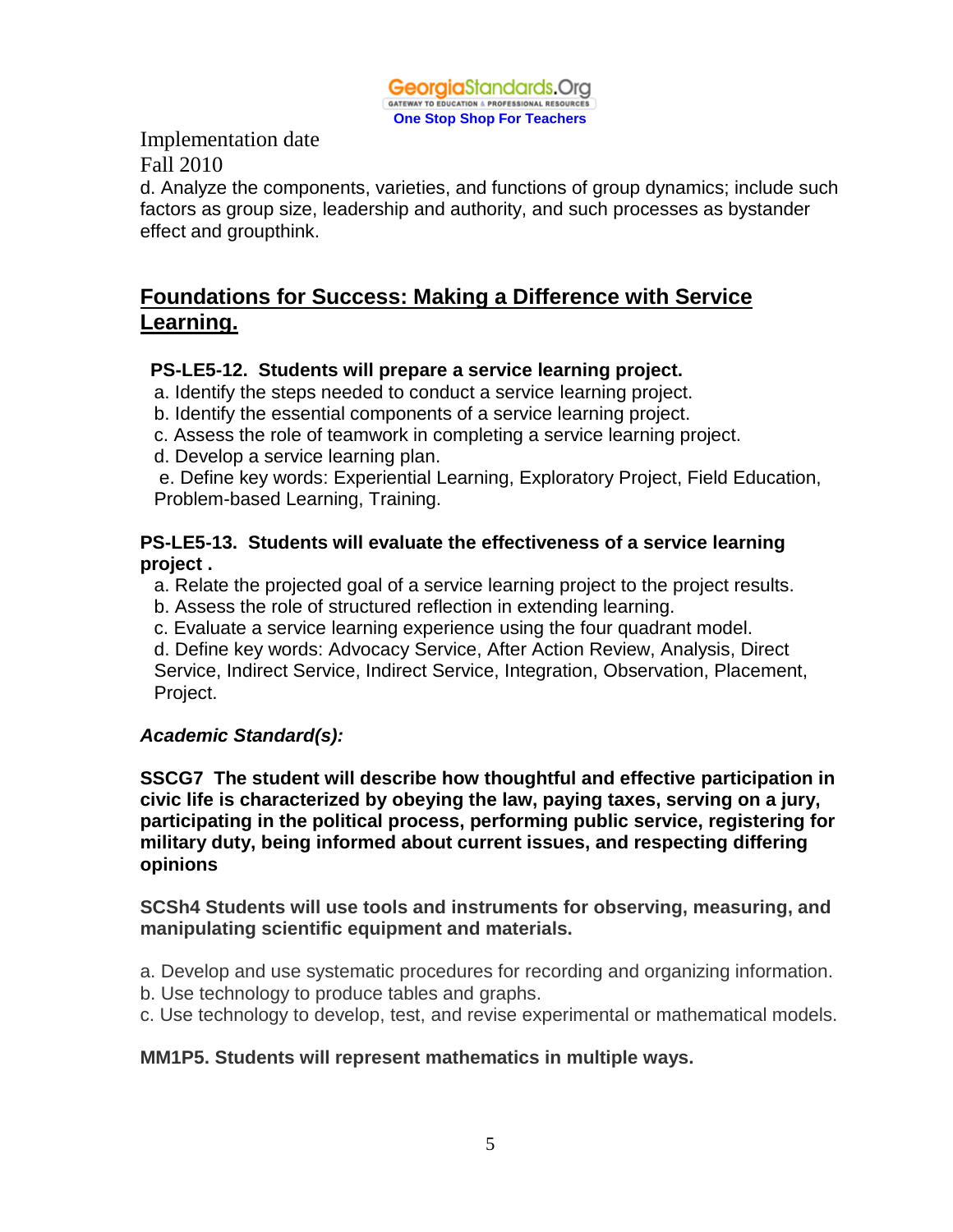

c. Use representations to model and interpret physical, social, and mathematical phenomena.

# **Foundations for Success: NEFE High School Financial Planning Program.**

#### **PS-LE5-14. Students will create a personal financial plan.**

- a. Examine the value of developing a financial spending plan.
- b. Create personal financial SMART goals.
- c. Analyze how money is received and used.
- d. Create a financial plan using the decision- making process.
- e. Develop guidelines to implement a personal financial plan.
- f. Monitor and modify a personal financial plan.

#### **PS-LE5-15. Students will create a personal budget.**

- a. Examine reasons to keep track of personal spending habits.
- b. Summarize the advantages of developing a spending plan.
- c. Identify the various sources of income.
- d. Identify the various types of expenses.
- e. Clarify the purpose of paying yourself first (P.Y.E.)
- f. Demonstrate the budget process.
- g. Analyze forms of record keeping involved with budgeting and cash management.
- h. Illustrate how a budget will change throughout your life cycle.

#### **PS-LE5-16. Students will create a personal saving and investing plan.**

- a. Differentiate between saving and investing.
- b. Deduce the time value of money.
- c. Research and evaluate investment options.

d. Compare and contrast the relationship between risks and returns to savings and investments.

 e. Generate ways to integrate savings and investing strategies into financial planning.

#### **PS-LE5-17. Students will select strategies to use in handling credit and managing debt.**

- a. Determine what credit is.
- b. Compare and contrast the advantages and disadvantages of using credit.
- c. Outline the process of applying for credit.
- d. Analyze the importance of credit history.
- e. Show how to manage credit responsibly.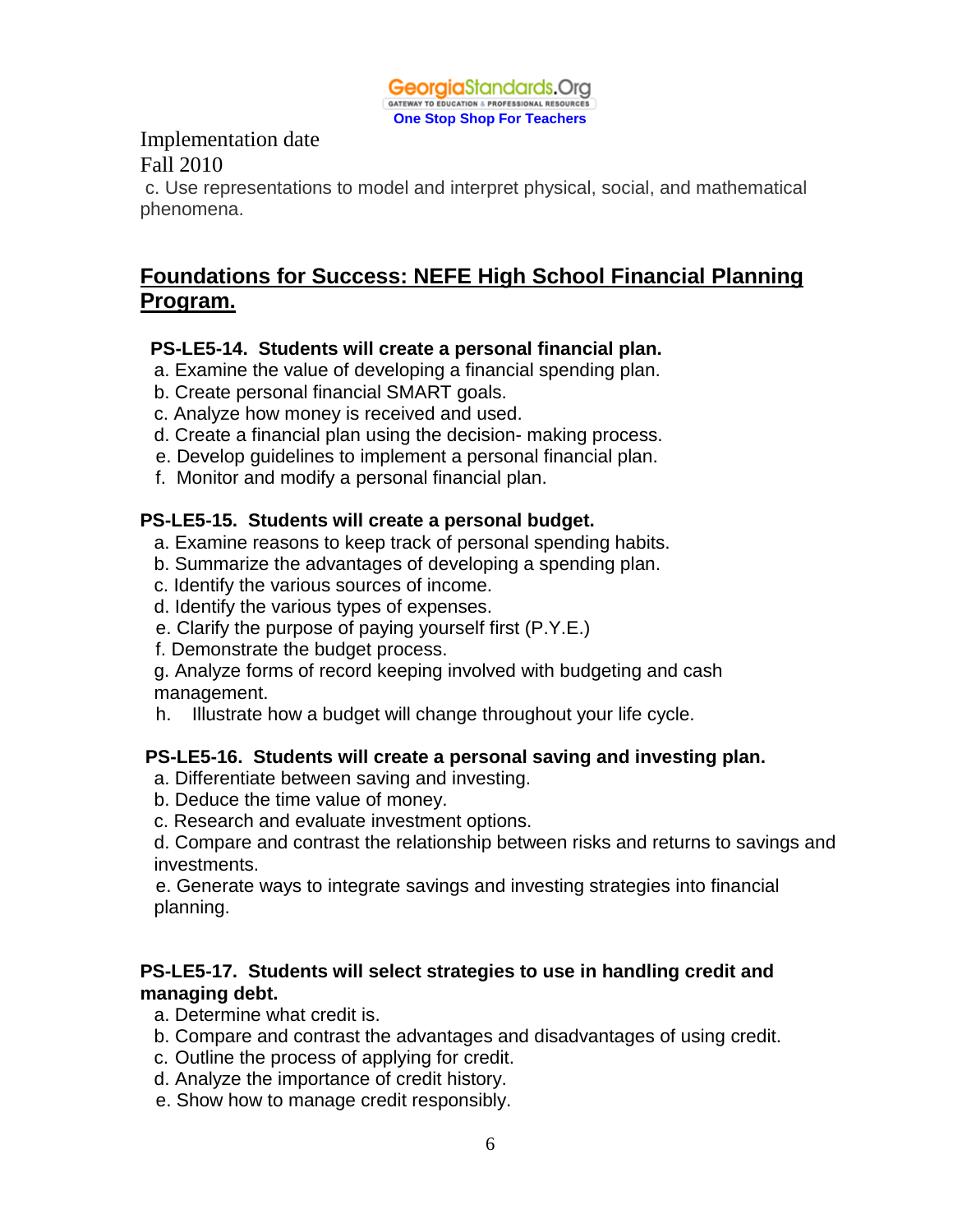

Fall 2010

- f. Investigate the consequences of excessive debt and develop a corrective plan.
- g. Research corrective procedures in the event of inaccurate reporting.

# **PS-LE5-18. Students will demonstrate how to use various financial services.**

- a. Evaluate the various types of financial service providers.
- b. Determine how a savings account works.
- c. Demonstrate the use of a checking account and debit card.
- d. Illustrate how a credit card is used to make purchases.
- e. Explore the features of automated financial services.
- f. Respond to situations involving identity theft and deceptive practices.

#### **PS-LE5-19. Students will create a personal insurance plan that will minimize personal or financial losses.**

- a. Research ways to manage/mitigate financial risk.
- b. Illustrate how insurance is used to protect against financial loss.
- c. Define the features and processes related to automobile insurance.

d. Predict how insurance needs vary from person to person because of lifestyle and life situation.

e. Assess how insurance fits into financial planning.

# **PS-LE5-20. Students will examine how a career choices and lifestyle affect your financial plan.**

- a. Deduce the relationship between career choice and earning potential.
- b. Predict how education and training affect career choices and earning potential.
- c. Determine the value and cost of career preparation.
- d. Evaluate how employment benefits enhance earning potential.
- e. Research factors that affect earning potential and financial planning.
- f. Compare and contrast the advantages and disadvantages of working for yourself versus working for others.

# *Academic Standard(s):*

# **SSEPF1 The student will apply rational decision to the making of personal spending and savings choices.**

a. Explain that people respond to positive and negative incentives in predictable way.

b. Use a rational decision making model to select one option over another.

c. Create a savings or financial investment plan for a future goal.

# **SSEPF2 The student will explain that banks and other financial institutions are businesses which channel funds from savers to investors.**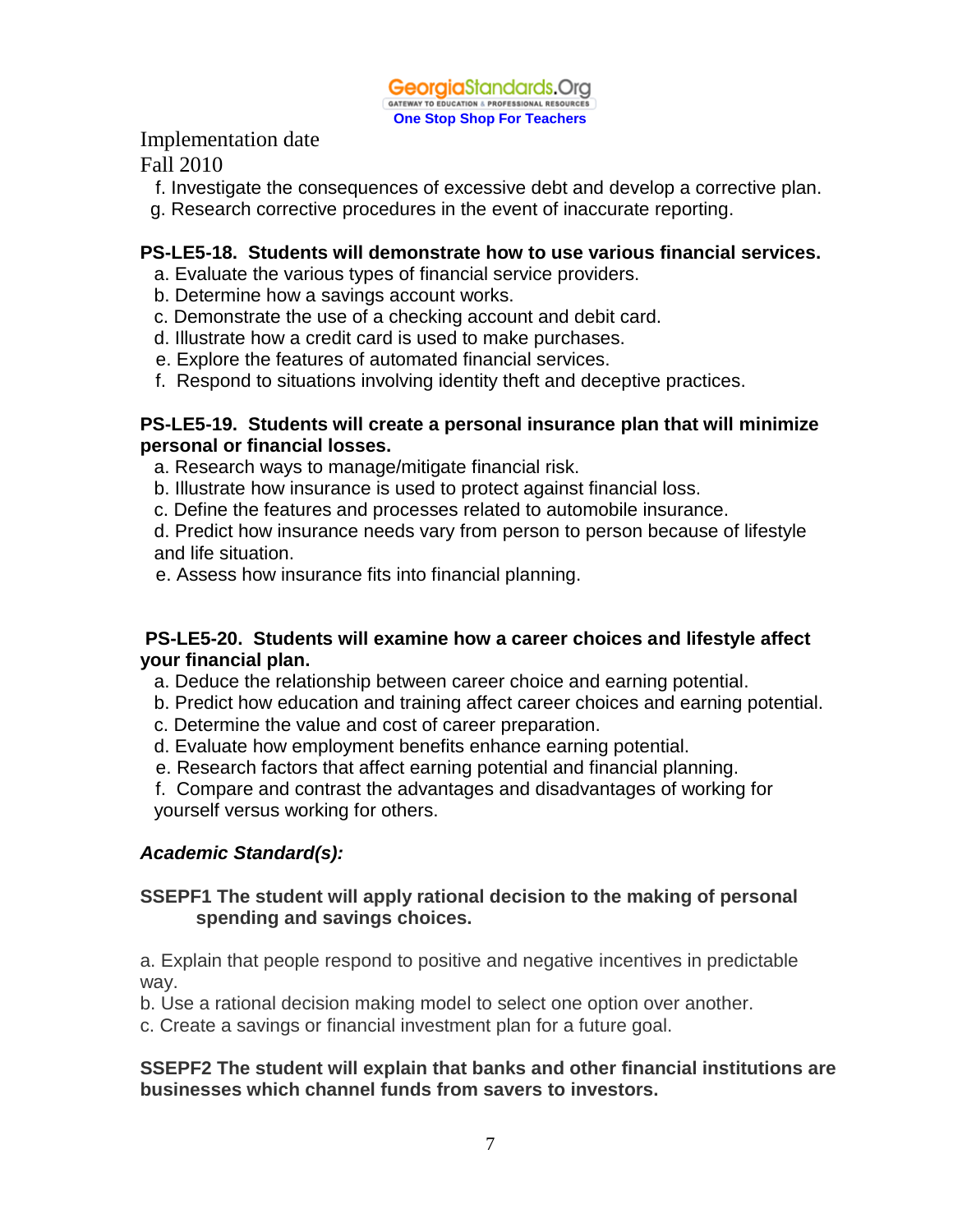

a. Compare services offered by different financial institutions.

b. Explain reasons for the spread between interest charged and interest earned.

c. Give examples of the inverse relationship between risk and return.

d. Evaluate a variety of savings and investment options, including stocks, bonds and mutual funds.

# **SSEPF4 The student will evaluate the costs and benefits of using credit.**

a. List factors that affect credit worthiness.

- b. Compare interest rates on loans and credit cards from different institutions.
- c. Explain the difference between simple and compound interest rates.

#### **SSEPF5 The student will describe how insurance and other risk-management strategies protect against financial loss.**

a. Research different types of insurance such as automobile, health, life, disability and property.

b. Explain the costs and benefits associated with different types of insurance.

c. Identifies the type of insurance associated with different types of risk (i.e.,

automobile, personal and professional liability, home and apartment, health, life, long-term care, disability).

d. Explains why insurance needs change throughout the life cycle.

e. Identifies various suppliers of insurance (i.e., public and private).

f. Develops recommended insurance coverage for individuals/families for various risks and different income levels

# **Foundations for Success: Career Planning**

#### **PS-LE5-21. Students will create a college preparation action plan.**

- a. Investigate different types of colleges.
- b. Explore ways to finance college.
- c. Sequence the admission process.
- d. Justify educational institutions and majors that fit personal needs.

#### **PS-LE5-22. Students will relate the military to career goals.**

a. Categorize the difference between the three career paths available in the U.S. Armed Forces.

b. Classify the four ways to become a commissioned officer.

c. Determine basic enlistment qualifications and the four-step process required to enter the military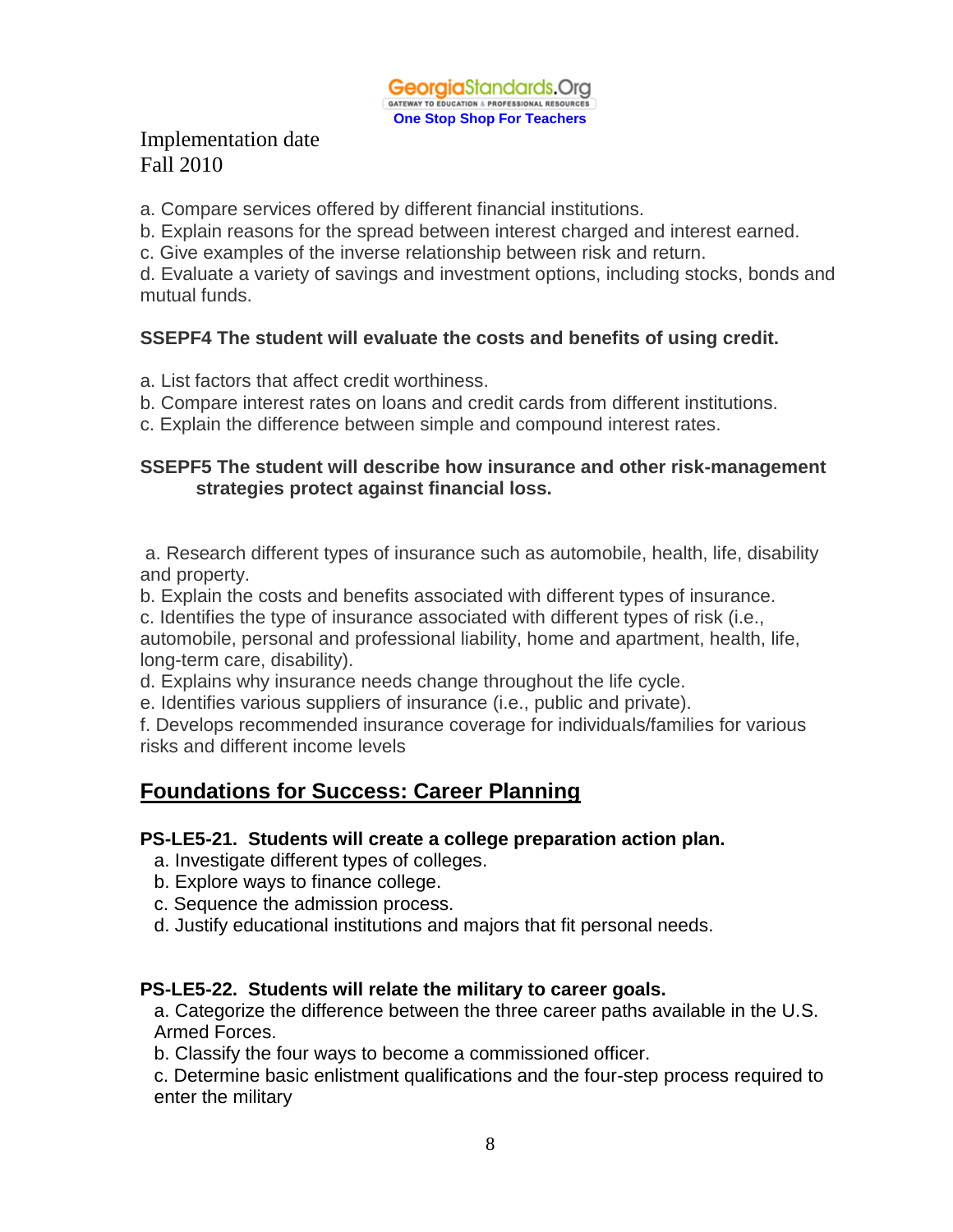

d. Assess the purpose of the Selective Service.

#### **PS-LE5-23. Students will assemble a personalized career portfolio.**

- a. Summarize the importance of developing and maintaining a career portfolio.
- b. Identify components to include in a career portfolio.
- c. Determine what best represents personal achievements and goals.
- d. Create a list of documents to include in a career portfolio.

#### *Academic Standard(s):*

**MM3P4. Students will make connections among mathematical ideas and to other disciplines.**

a. Recognize and use connections among mathematical ideas.

b. Understand how mathematical ideas interconnect and build on one another to produce a coherent whole.

c. Recognize and apply mathematics in contexts outside of mathematics.

# **Geography, Map Skills and Environmental Awareness: Map Skills**

Engages students in the development of global awareness, as they compare physical, political, economic, and cultural elements of continents, region and countries, and examine the global nature of environmental issues.

#### **PS-LE5-24. Students will build map reading and land navigation skills, applying them to the sport of orienteering and air navigation.**

- a. Explore the components of a globe.
- b. Demonstrate map reading skills.
- c. Identify the characteristic of a topographic map.
- d. Judge distance using a map.

 e. Demonstrate the use of the grid reference system to locate points anywhere in the world.

- f. Compute distance using a map.
- g. Relate map reading to land navigation.
- h. Plan an air flight.

#### *Academic Standard(s):*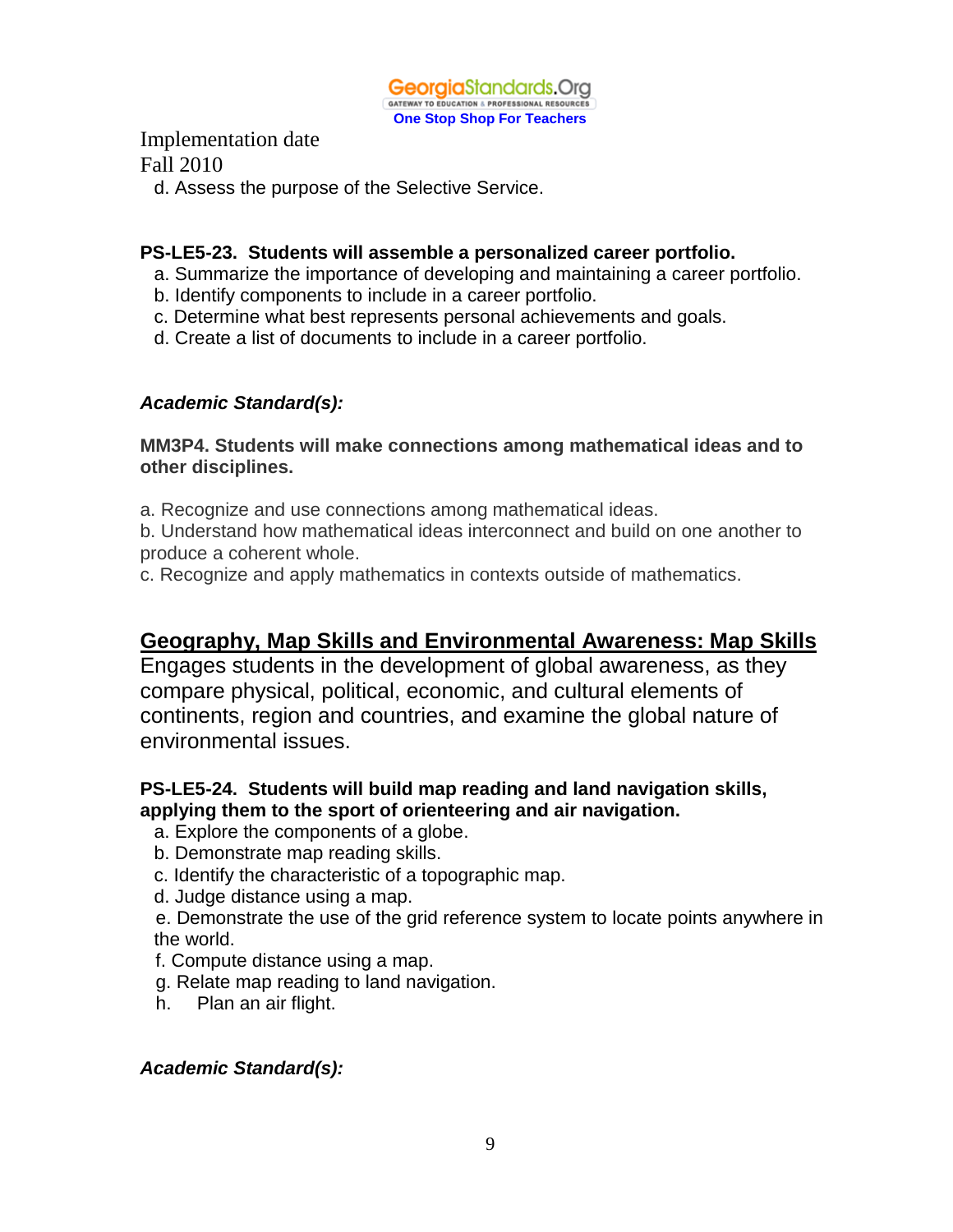

#### Implementation date Fall 2010 **MA1G1. Students will investigate properties of geometric figures in the coordinate plane.**

a. Determine the distance between two points.

#### **MM3P5. Students will represent mathematics in multiple ways.**

a. Create and use representations to organize, record, and communicate mathematical ideas.

b. Select, apply, and translate among mathematical representations to solve problems.

c. Use representations to model and interpret physical, social, and mathematical phenomena

# **SSWG1 The student will explain the physical aspects of geography.**

a. Describe the concept of place by explaining how physical characteristics such as landforms, bodies of water, climate, soils, natural vegetation, and animal life are used to describe a place.

# **FOUNDATIONS for SUCCESS – CADET CHALLENGE**

#### **PS-LE5- 25. Students will develop a personal exercise program and learn to take responsibility for their actions and choices.**

a. Compare the Cadet Challenge to the Presidential Physical Fitness Award

b. Participate in the Cadet Challenge fitness assessment and appropriate health related activities.

c. Use fitness assessment results to establish individual goals for all five health related fitness components.

d. Develop a personal fitness plan to attain individual goals.

e. Assess personal fitness outcomes following a period of training.

f. Create a personal fitness plan that promotes health related fitness, stress reduction and weight control in school and non school settings.

# *Academic Standard(s):*

**SAP2 Students will analyze the interdependence of the integumentary, skeletal, and muscular systems as these relate to the protection, support and**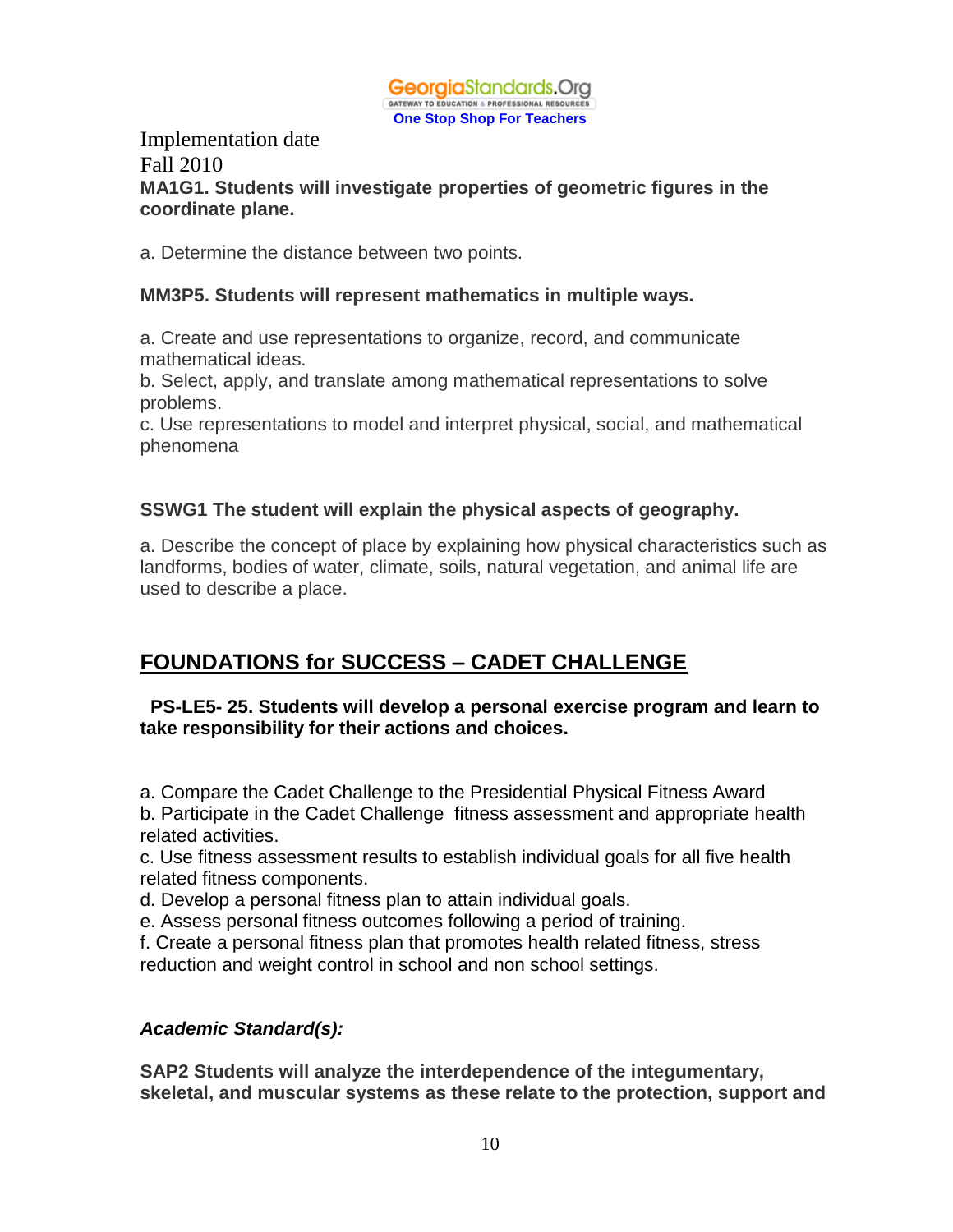

# Implementation date Fall 2010 **movement of the human body.**

b. Explain how the skeletal structures provide support and protection for tissues, and function together with the muscular system to make movements possible.

#### **SCSh4 Students will use tools and instruments for observing, measuring, and manipulating scientific equipment and materials.**

a. Develop and use systematic procedures for recording and organizing information. b. Use technology to produce tables and graphs.

#### **SC6 Students will understand the effects motion of atoms and molecules in chemical and physical processes.**

b. Collect data and calculate the amount of heat given off or taken in by chemical or physical processes.

# **Leadership Theory and Application – Cadet Battalion Leadership**

#### **PS-LE5- 26. Students will demonstrate command and staff principles while performing the duties of an earned leadership position within the cadet battalion**

a. Coordinate activities or work in conjunction with the personnel assigned under the assigned leadership position

- b. Determine and evaluate facts by exchanging information and ideas
- c. Solve problems relevant to the leadership position
- d. Coordinate and communicate the effort of the command
- e. Execute the decisions of the battalion leadership

# *Academic Standard(s):*

**SSEF2 The student will give examples of how rational decision making entails comparing the marginal benefits and the marginal costs of an action.**

b. Explain that rational decisions occur when the marginal benefits of an action equal or exceed the marginal costs.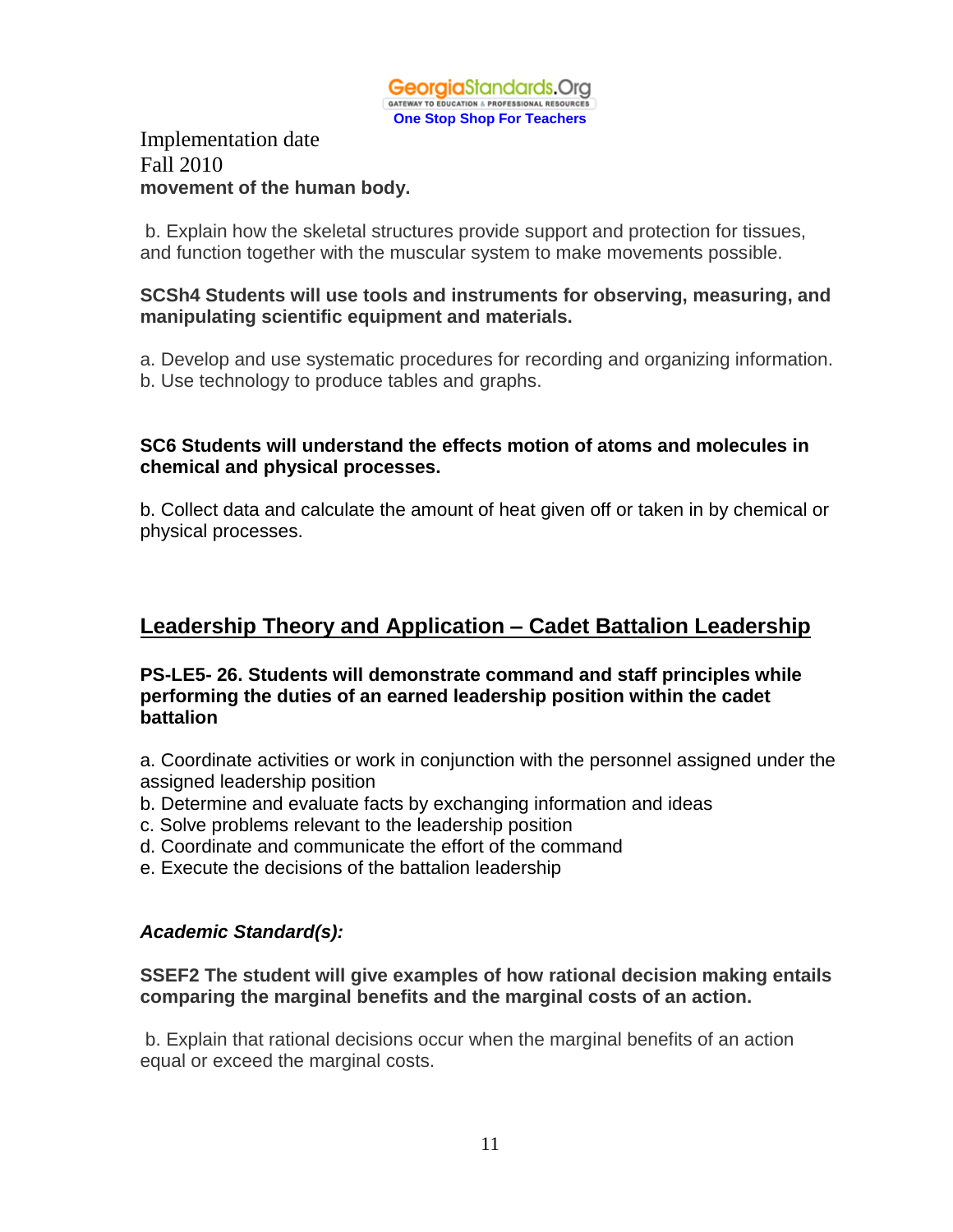

Fall 2010

#### **MC4P3. Students will communicate mathematically.**

a. Organize and consolidate their mathematical thinking through communication. b. Communicate their mathematical thinking coherently and clearly to peers, teachers, and others.

c. Analyze and evaluate the mathematical thinking and strategies of others.

d. Use the language of mathematics to express mathematical ideas precisely

# .**MM3P5. Students will represent mathematics in multiple ways.**

a. Create and use representations to organize, record, and communicate mathematical ideas.

b. Select, apply, and translate among mathematical representations to solve problems.

c. Use representations to model and interpret physical, social, and mathematical phenomena

#### **MLIII.CU1 The students understand and discuss perspectives, practices, and products of the cultures studied and how they are interrelated. The students:**

a. Participate in real or simulated cultural events.

b. Discuss patterns of behavior typically associated with culture(s).

**ELA11LSV2 The student formulates reasoned judgments about written and oral communication in various media genres. The student delivers focused, coherent, and polished presentations that convey a clear and distinct perspective, demonstrate solid reasoning, and combine traditional rhetorical strategies of narration, exposition, persuasion, and description.**

c. Analyzes effective speeches made for a variety of purposes and prepares and delivers a speech containing these same features.

# **Reading Across the Curriculum**

#### **Reading Standard Comment**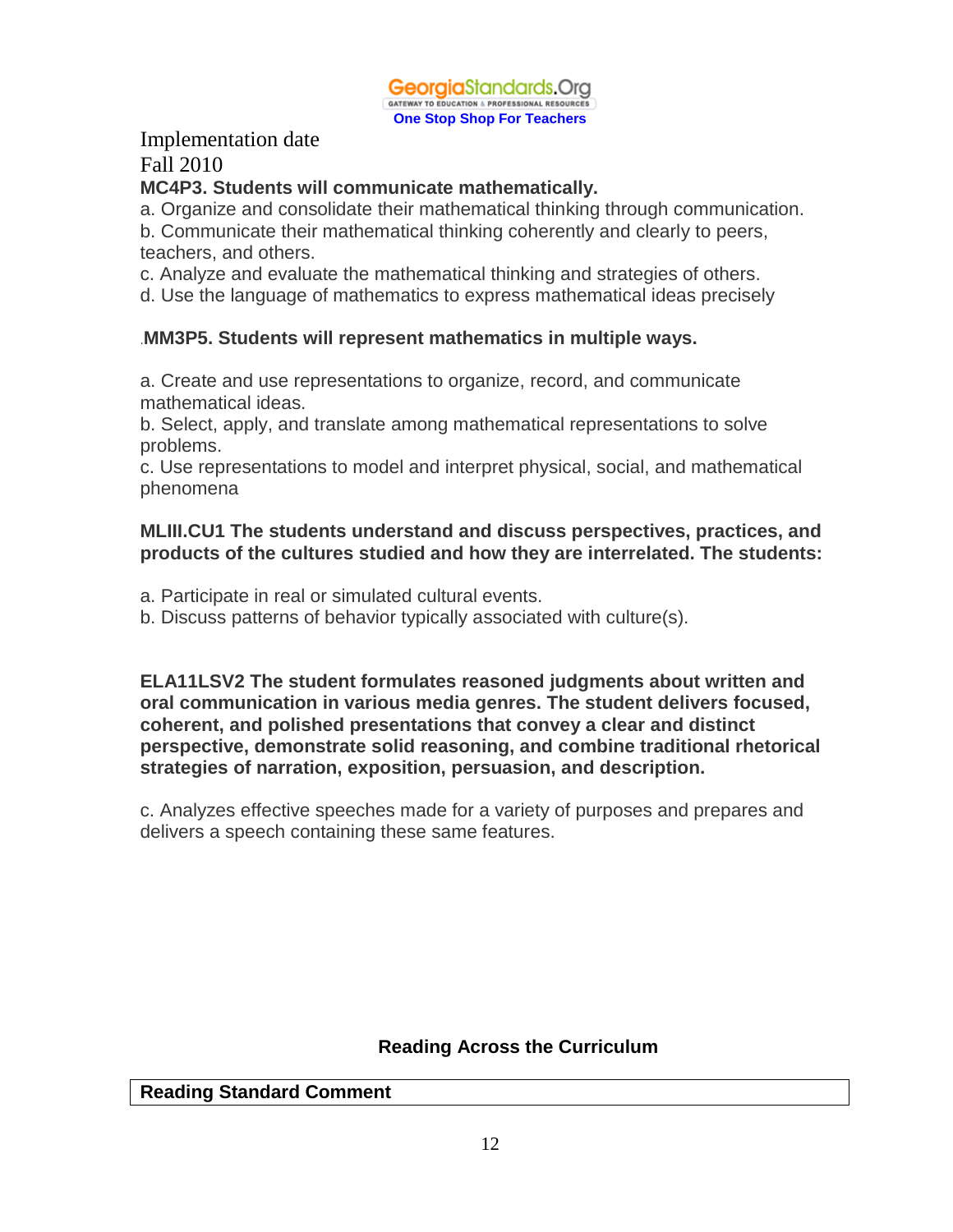After the elementary years, students engage in reading for learning. This process sweeps across all disciplinary domains, extending even to the area of personal they experience text in all genres and modes of discourse. In the study of various disciplines of learning (language arts, mathematics, science, social studies), students must learn through reading the communities of discourse of each of those disciplines. Each subject has its own specific vocabulary, and for students to excel in all subjects, they must learn the specific vocabulary of those subject areas in context.

Beginning with the middle grades years, students begin to self-select reading materials based on personal interests established through classroom learning. Students become curious about science, mathematics, history, and literature as they form contexts for those subjects related to their personal and classroom experiences. As students explore academic areas through reading, they develop favorite subjects and become confident in their verbal discourse about those subjects.

Reading across curriculum content develops both academic and personal interests in students. As students read, they develop both content and contextual vocabulary. They also build good habits for reading, researching, and learning. The Reading Across the Curriculum standard focuses on the academic and personal skills students acquire as they read in all areas of learning.

Students will enhance reading in all curriculum areas by:

- a. Reading in all curriculum areas
	- Read a minimum of 25 grade-level appropriate books per year from a variety of subject disciplines and participate in discussions related to curricular learning in all areas.
	- Read both informational and fictional texts in a variety of genres and modes of discourse.
	- Read technical texts related to various subject areas.
- b. Discussing books
	- Discuss messages and themes from books in all subject areas.
	- Respond to a variety of texts in multiple modes of discourse.
	- Relate messages and themes from one subject area to messages and themes in another area.
	- Evaluate the merit of texts in every subject discipline.
	- Examine author's purpose in writing.
	- Recognize the features of disciplinary texts.
- c. Building vocabulary knowledge
	- Demonstrate an understanding of contextual vocabulary in various subjects.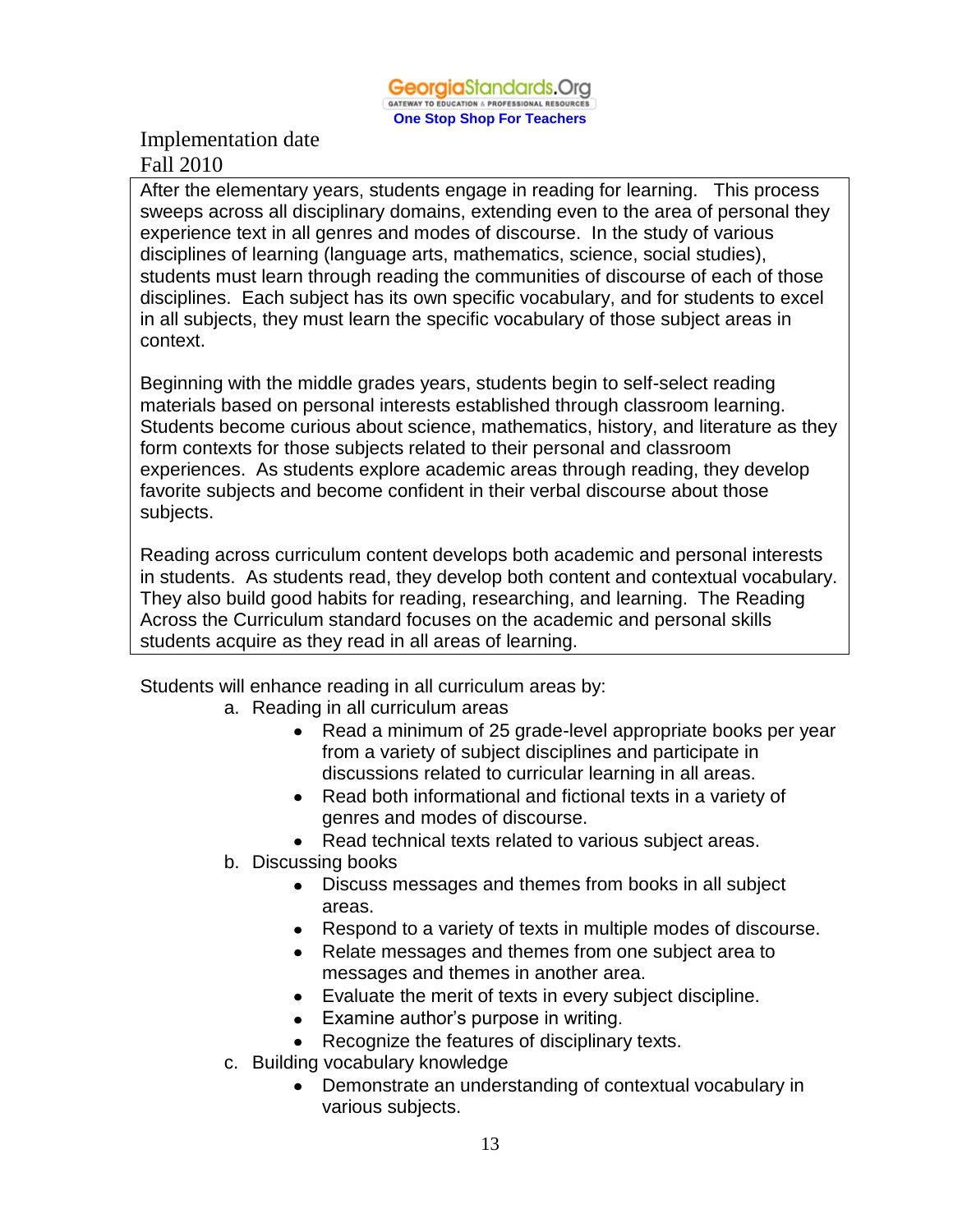

- Use content vocabulary in writing and speaking.
- Explore understanding of new words found in subject area texts.
- d. Establishing context
	- Explore life experiences related to subject area content.
	- Discuss in both writing and speaking how certain words are subject area related.
	- Determine strategies for finding content and contextual meaning for unknown words.

# **CTAE Foundation Skills**

The Foundation Skills for Career, Technical and Agricultural Education (CTAE) are critical competencies that students pursuing any career pathway should exhibit to be successful. As core standards for all career pathways in all program concentrations, these skills link career, technical and agricultural education to the state's academic performance standards.

The CTAE Foundation Skills are aligned to the foundation of the U. S. Department of Education's 16 Career Clusters. Endorsed by the National Career Technical Education Foundation (NCTEF) and the National Association of State Directors of Career Technical Education Consortium (NASDCTEc), the foundation skills were developed from an analysis of all pathways in the sixteen occupational areas. These standards were identified and validated by a national advisory group of employers, secondary and postsecondary educators, labor associations, and other stakeholders. The Knowledge and Skills provide learners a broad foundation for managing lifelong learning and career transitions in a rapidly changing economy.

**CTAE-FS-1 Technical Skills:** Learners achieve technical content skills necessary to pursue the full range of careers for all pathways in the program concentration.

**CTAE-FS-2 Academic Foundations:** Learners achieve state academic standards at or above grade level.

**CTAE-FS-3 Communications:** Learners use various communication skills in expressing and interpreting information.

**CTAE-FS-4 Problem Solving and Critical Thinking:** Learners define and solve problems, and use problem-solving and improvement methods and tools.